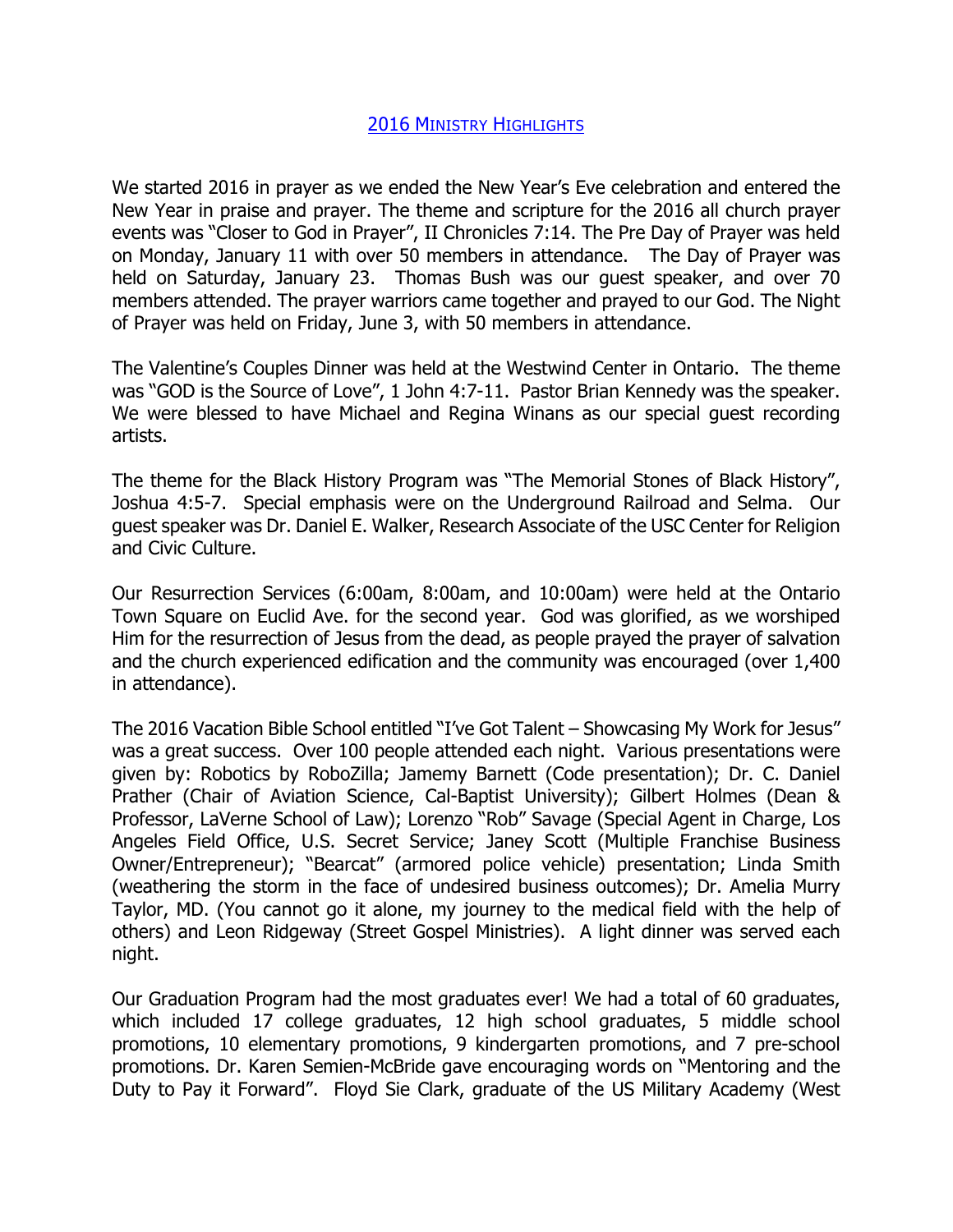Point); gave a special address and Senator Connie Leyva, District 20, gave the keynote address.

In the summer 2016, the entire Tchula Mississippi team flew on Southwest Airlines to Tennessee, then rented vans and drove into Mississippi. Traveling by air made our team more efficient, and removed an enormous amount of stress on team members who were drivers (flying into Tennessee also helps obtain several 15 passenger vans at a competitive price).

The Mayor of Tchula gave her second State of the City Address at the annual basketball tournament. In 2016, we implemented a giveaway program to show unconditional love, and to attract more middle aged adults to the basketball tournament (the giveaways included \$20.00 gift cards to electronic devices, a barbeque grill with charcoal, a sound bar, and a 39" flat screen television).

We spent time in two senior apartment living complexes mistering to seniors around healthy eating, medications, loneliness, reading glasses, blood pressure checks, knowledge of resources, etc. (we gave out goodie bags with reading glasses, tooth paste, soaps and lotions). The Seniors Team led a person to Christ and shared the love of Jesus with a practicing witch, and ministered to 105 seniors.

We donated supplies to the Mayor's healthy eating program in Lexington, and our sewing ministry grew to seven sewing machine stations, and to nine sewing participants in Leawood apartments in Lexington. Mt. Zion members donated three new sewing machines for this unique ministry.

The St. Paul C.O.G.I.C., which is the Mother Church for the Church of God in Christ in the United States, hosted the True Love Waits Class. The True Love Waits class had up to sixteen participants, in which three gave their hearts to the Lord.

The Vacation Bible School in Lexington had fifty-four participants, where seven girls and twenty boys gave their hearts to the Lord and the Vacation Bible School in Tchula had up to eight participants.

The Leadership Development and Repair Team was combined. The team hung a ceiling fan for a senior in Tchula, repaired a water damaged ceiling at Zion City Baptist Church, in Tchula, and installed a screen door for a senior couple "in the country" of Tchula, and contributed \$130.00 to repair the broken windows in a trailer home for two displaced students.

The Church Picnic Team worked overtime and despite extreme heat, over 250 members of the church gathered at Homer Briggs Park in Ontario to celebrate our 94<sup>th</sup> Church Anniversary for another one of a kind picnic in the park.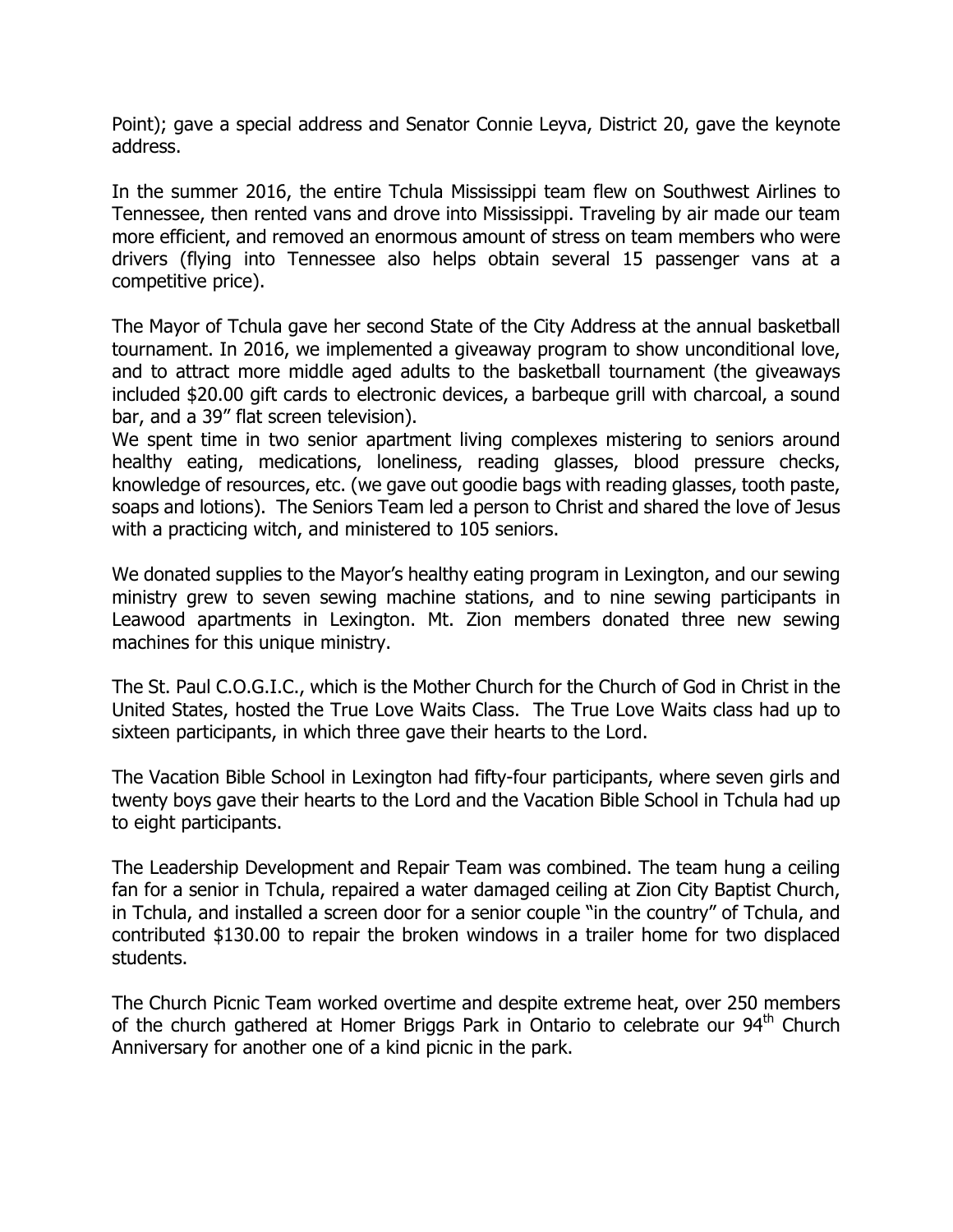The Harvest Festival had over 1,200 participants. We had two new attractions, rock climbing and monkey jump. The Gospel Line Dance Team performed and was a great hit. In addition, at least 10 people gave their lives to Christ that night.

Mt. Zion's Angel Tree Ministry made Christmas a joyful time for several families of prisoners during Christmas, which is one of the most difficult times in their year for prisoners and their families. We gave gifts to, and served over 150 children and their families.

Marketing and AV Team - had many new and exciting events that required very creative ways of supporting Mt. Zion's increasingly creative venues. They provided auxiliary sound for events such as Easter held at the Ontario Town Square, Harvest Festival, outdoor movie events, indoor concerts and always Saturday & Sunday Services.

The A/V ministry improved on the streaming experience; continued to grow in talent and replaced aging equipment with newer equipment to improve sound quality.

The Children's Ministry held two, four-week camps with eighty-five children. Fifty percent of the children who attended summer camp was from the community around the church, and other communities. In addition, some of the campers participated in karate and demonstrated their skills at the Rubidoux Library in Riverside.

Although the Christmas Art Academy for children had low numbers in 2016, the children had a blast and had three out of state visitors who said, "they will be back next year''. Children have a habit of making commitments and then telling their parents (lol).

The Children's Christmas out Reach Event – had eleven participants including one senior went to Citrus Nursing Home in Fontana, sang Christmas carols, and passed out gifts.

We thank God for His blessings in 2016 and for what He accomplished in and through the Children's Ministry. Thank God, for the parents who take their nurturing role serious and collaborate with the children's ministry.

Youth – The youth were very active in ministry in 2016. Youth in the ministry have been called upon to serve on various committees, in the nursery, children ministry, praise dance ministry, ushers, choir, Harvest Festival, Tchula Mission, and Helping Hands.

The True Love Waits Program kicked-off at Magic Mountain in February with over 1500 students from all over California. The Natomas High School Drum Corps performed at the end of a Wednesday night workshop. The 7-week workshop culminated with our first TLW Battle Station Concert and Ceremony coordinated by Erin Beatty.

The Good Man Movement mentorship program awarded James Martin, IV and Blake English as Good Man of the Year. We sponsored "Brothers, Badges, and Breakfast," which brings together the community and law enforcement.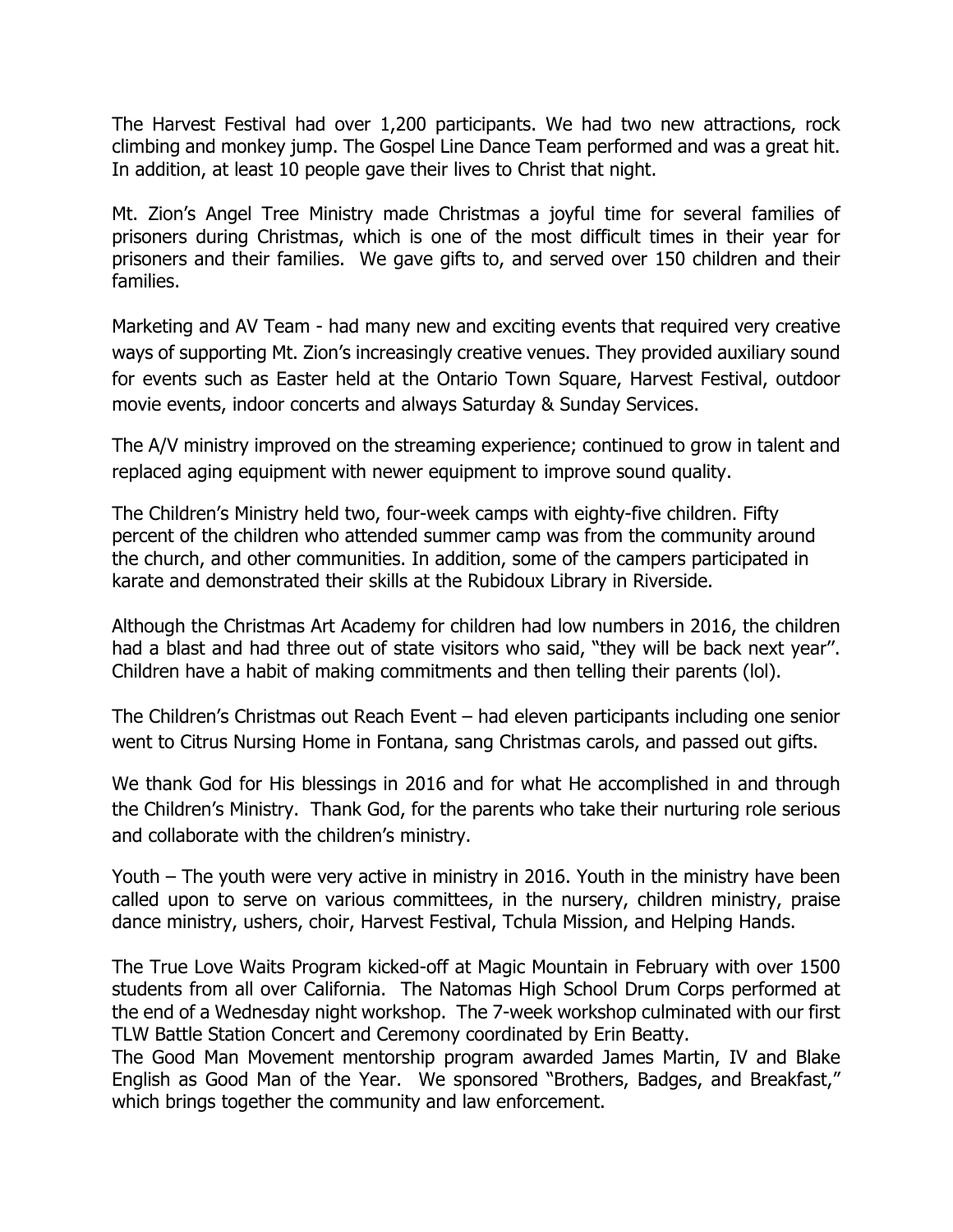Teens operated booths and participated in the cleanup effort during the Harvest festival. Students shared the Gospel of John at their schools weekly with the Lifebook Project. Moreover, Mr. J lead local middle and high school bible clubs on school campuses each week during the school year.

Teens washed cars on "Go" Sunday and four students traveled to Mississippi with the Missions' Team to perform various projects in Tchula and Lexington.

The Youth College Connection Team hosted UCLA on our campus for a college preparation and scholarship workshop.

The Youth Christmas party included a five-team giftwrap-a-teen competition. What a creative way to have fun.

Twenty-one youths from Mt. Zion attended the Ignition Student Conference at the Ontario Convention Center in December with 1900 students.

The Wednesday Youth Bible study began using "inteen" curriculum through Urban Ministries International. The Sunday and Wednesday night curriculum design relates to a broader base of youth culturally, and the teachers/facilitators ensure that all youth connect in discussions. Another youth highlight is the Sunday middle school class moved into the COC building due to growth in class size.

In 2016, the HUB (Helping Unite Believers) Ministry facilitated by Pastor Wallace helped lead a team of college students at Mt. SAC College. Each week they shared the gospel and held an outdoor worship service in the middle of campus. Through this outreach, over 30 people committed or recommitted their lives to Christ.

In the spring of 2016 the HUB ministry experienced one of its highest average attendance for Wednesday Bible Study. The topics were relationships, apologetics and the Book of Isaiah. Wednesday night attracted new young adults to the church, and provide a consistent fellowship where they can grow in the Word of God.

In July, the HUB ministry hosted its Annual Young Adult Conference. The conference was a success with around 80 young adults in attendance. Praise God!

The Deacons Ministry worked on updating the family ministry. They ministered to the Mt. Zion congregation through prayer and service. They served Lord Supper to 80 members, assisted in baptizing 16 candidates and made 95 Hospital and home visits. The Deacons participated in the Men and Women's combined fellowship. The Deacons traveled with and assisted the pastor throughout the year.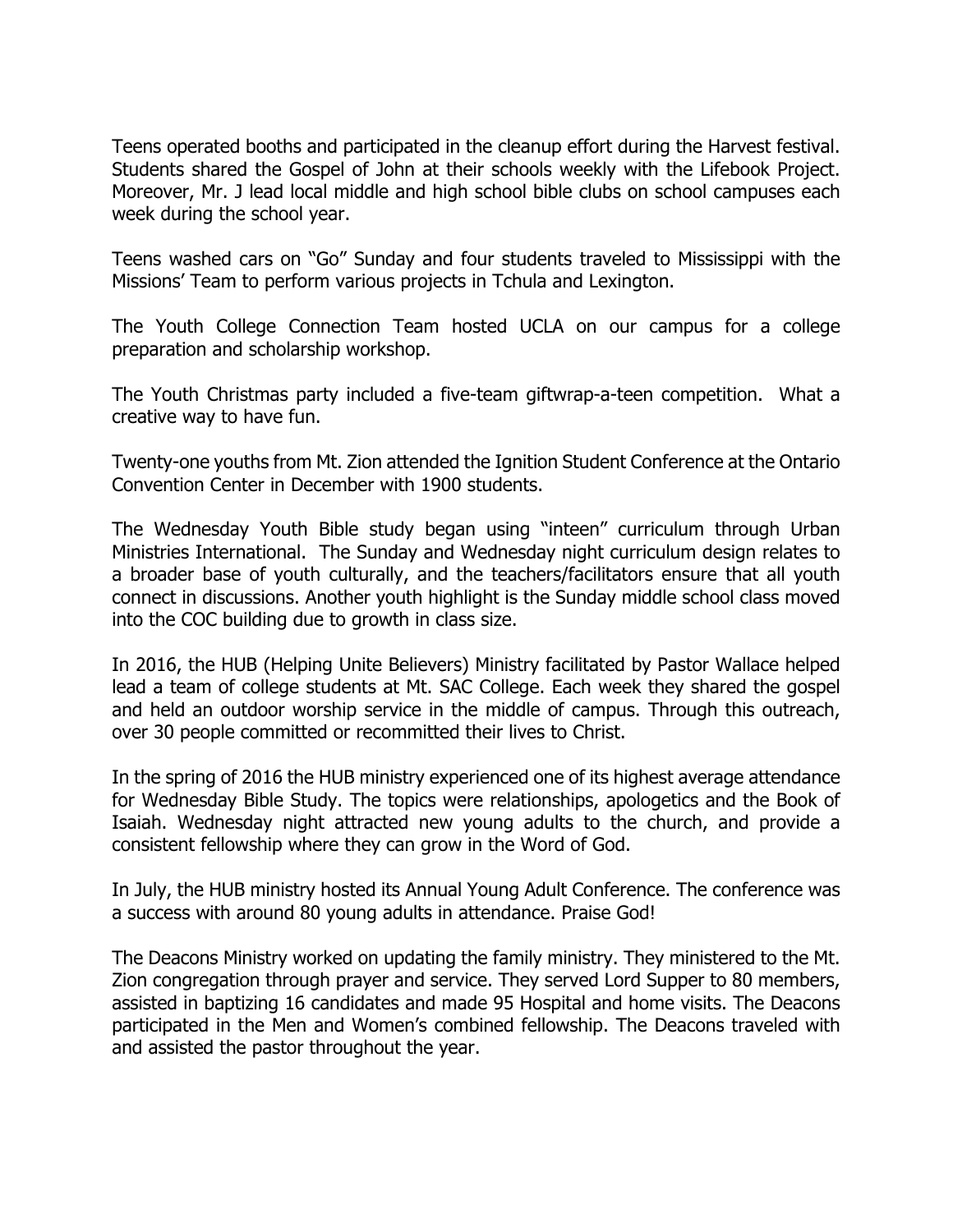In 2016, the Deaconess Ministry continued to work alongside the pastor, elders, and deacons. The Deaconess Ministry outreached to several hundred members/nonmembers in hospitals, convalescent homes, homes of bereaved families, and those sick and shut-in. The Deaconess also assisted the Deacons in Baptisms and the Lord's Supper. They were also involved in other ministries, maximizing their gifts and talents for the Lord. The ministry now has 47 members, to include seven (7) deaconess in training.

In 2016, the Sunday School had 19 Sunday School classes, 18 Discipleship Groups, and 5 Doing Life Together groups. We had 56 Sunday School teachers, plus outreach workers and 18 discipleship leaders. Six people completed the teacher training class. These individuals serve as co-teachers and then become lead teachers.

Our average attendance in 2106 was 246, which includes Sunday School, Saturday School and discipleship classes.

Sharon Bennett came on as the Sunday School Children's Division Director and Ann Iorg came on as the Sunday School Pre-School Division Director.

The Ministry Connection Sunday School training event was the best ever. Approximately 300 attended and participants had 11 conference choices. Josh Hunt, nationally known Sunday School Consultant, was the keynote speaker and led the conference on How to Double Your Sunday School in Two Years or Less.

Ann Iorg led a training conference for our preschool workers. She did an outstanding job, as usual.

The Sunday School is planning to unveil a Bible Teacher Directory, which will provide a biographical sketch and photograph of the Bible teachers at Mt. Zion.

Mt. Zion is using home based and church based Life Groups as a growth strategy to reach members and guest during the week with a meaningful small group experience throughout the region. Two new home Bible study groups started in 2016 with a goal to develop 10 groups by the end of 2017.

Renovation of the Community Outreach Building (corner of California and Palm Avenue) – Finally after many years of not developing a much needed building, and after Elder Robert Lewis, Jr. said: "let's raise the money and get it done," we began a campaign for the Community Outreach Center in January 2016. We exceeded the goal of \$20,000, in June 2016. The renovation included new floors, windows, new drywall and texture on all interior walls, recessed lighting, external stucco, a new HVAC unit, and bathroom and kitchen renovations. We had our Open House and Ribbon Cutting Ceremony on September 17, 2016 as part of our 94<sup>th</sup> Anniversary Celebration. Praise God!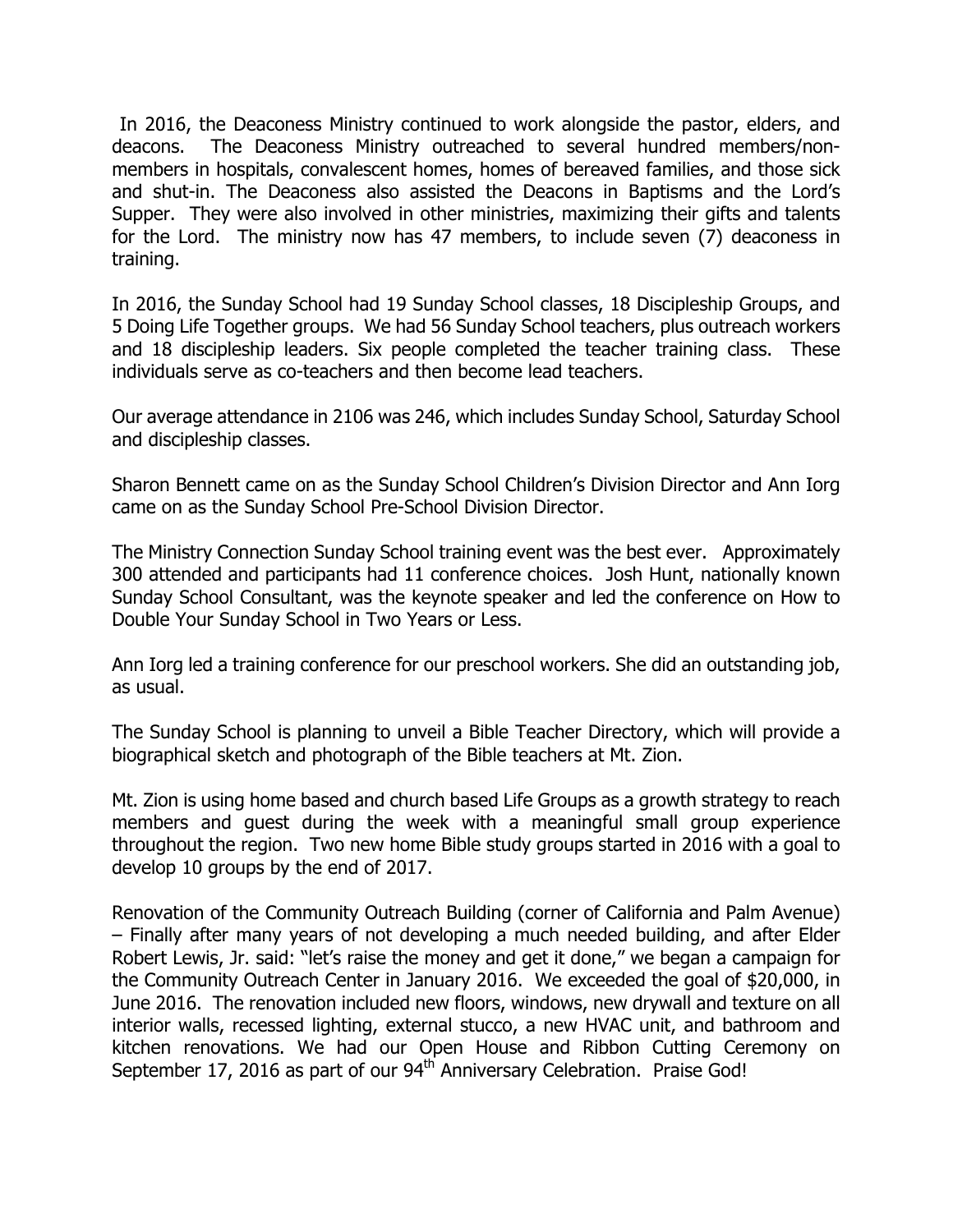We use the COC building for Sunday School classes, Grief Recovery, and other community oriented meetings and events. The Mt. Zion Community Development Corporation house their administrative operations in the COC building.

The Nursing Home Ministry provided room-to room visitations at Country Oaks and Park Avenue Healthcare (both in Pomona), and Upland Rehabilitation Center. The Mt. Zion Seniors ministry gave out 150 gift bags at Country Oaks, Park Avenue Healthcare, and a facility in Rancho Cucamonga. The Nursing Home Ministry ministered to 587 residents in a six-month period in 2016.

The Nurturers Ministry hosted the New Members luncheon in August 2016 for 12 new members. During the luncheon, the new members shared something about themselves and their families. Additionally, seven Nurturers were present along with several ministry leaders who provided a brief overview of their ministry.

The Wellness Ministry collaborated with the Fitness Ministry and added a Gospel Line dance class. The Tuesday and Thursday Line Dance, Zumba, Step, and Karate classes continue to draw people from the community. To God be the glory.

The Helping Hands Ministry provided over 7,000 meals to individuals in need and provided emergency housing for several families. Every month Helping Hands collaborates with Operation REAPP to provide meals to seniors living in the Ontario area. Helping Hands provided 72 food bags for the homeless for "Go" Sunday. During the holidays, 1,858 individuals received food from Helping Hands Ministry. Helping Hands Ministry is a recipient of US Postal Carriers annual "Feed the Hunger Food Drive" and generous donations from the Mt. Zion family. The Helping Hands Ministry volunteers gave 2,843 hours of their time in 2016.

Men's Ministry – The primary goal for the men's ministry in 2016 was to increase participation by encouraging the male members of the Church with lessons on brotherhood, and developing new leaders.

In March of 2016, the Ministry sponsored the Men's Retreat titled, "The Battle of the Heart". Our guest speaker was Pastor Josh Beckley of Ecclesia Christian Fellowship Church in the city of San Bernardino, California. Pastor's Brian Kennedy, Richard Young and Al Percy Bennett Jr. served as breakout group leaders.

Ninety men attended this retreat in Alpine Village in the Blue Jay region.

In December of 2016, the Men's Ministry sponsored a community discussion regarding surviving law enforcement contacts, and was entitled "Brothers, Badges, and Breakfast". Representatives from the F.B.I., Los Angeles Police and Sheriff's, San Bernardino County Sheriffs and Ontario Police Departments participated.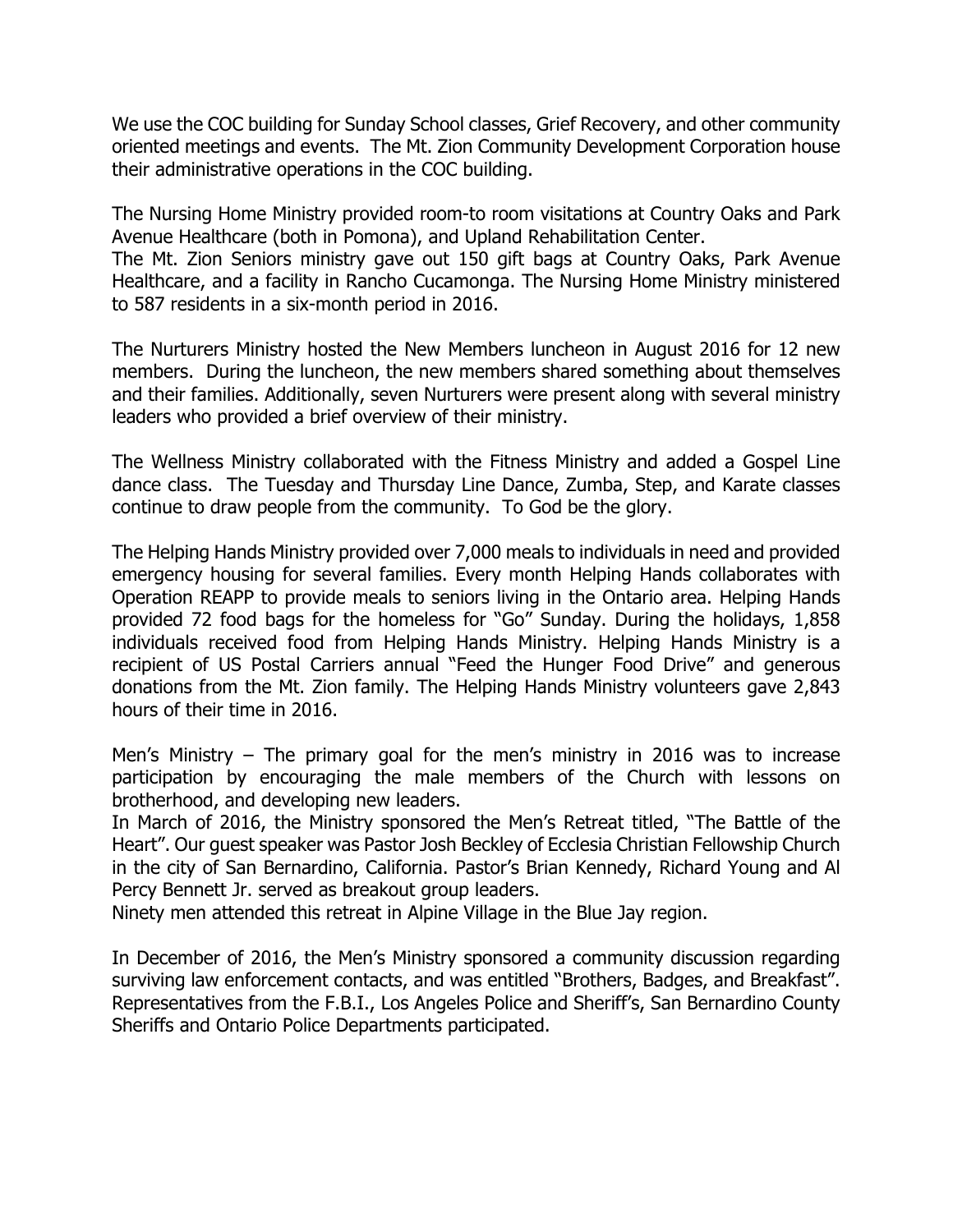The Women's Ministry Wednesday Bible Study delved into the Word of God studying Kingdom Women by author Chrystal Evans Hurst and at the fourth Saturday Women's Fellowship, they learned about the Idols of the Heart by author Elyse Fitzpatrick.

The women's ministry established the "war room," which is a designated area in the education building for women to bring their request to God.

The Women's Retreat was phenomenal! The theme was "Wilt Thou Be Made Whole" John 5:2-9. Women attended workshops on being Made Whole in Difficult Relationships and Being Fearfully and Wonderfully Made. The keynote speaker, Mrs. Robin Parker-Davis, inspired, challenged and encouraged us.

Under the direction of Sister Dana Booker, a social media platform was launched. The goal is to provide a platform to promote engagement in the work of Mt. Zion Ministries.

Two new ministries were introduced in 2016, Griefshare and Celebrate Recovery. We are praying for continued growth in these ministries.

Mt. Zion has made some significant upgrades in 2016. We installed a new stove and oven in the Mt. Zion Café and installed three 5-ton air conditioning units in the sanctuary. In addition, we installed lights around the Community Outreach Center for increased lighting in the parking area.

The church also upgraded our database and financial modules to ShelbyNext. The membership portion allows all members to access their membership records and update their records (address, phone, email, etc.). Members can also track their own giving records and print reports. Shelby "Giving" has the option for donors to contribute via online, or by text with instant file updates. Ministries are also able to take and track attendance electronically. The Children's Check-in was also implemented to enhance the security for our children.

The African mission's team consisting of Lynnette Coachman, Rachel Leary, John Crumpton, and Johnnell (Mr. J) Williams traveled to East Africa May 4 – 24, 2016 to serve in Uganda and Rwanda. The tour included teaching at the equator Baptist church in Uganda, workshop classes in Ruhenjeri Rwanda, Karangazi Rwanda, and Rwemikoma Uganda. Workshop classes were designed for youth, women, and men, which included a health education component for each group. Renée Farquharson works during an 8 month period creating workshops for Pastors and Sunday School groups in area churches throughout Uganda and Rwanda.

This was the first year that the Music Ministry introduced original songs. We lead worship and provided musical support with a small team for the Young Adult Conference, Worship on the Beach, the Harvest Festival and the MLK Unity Breakfast.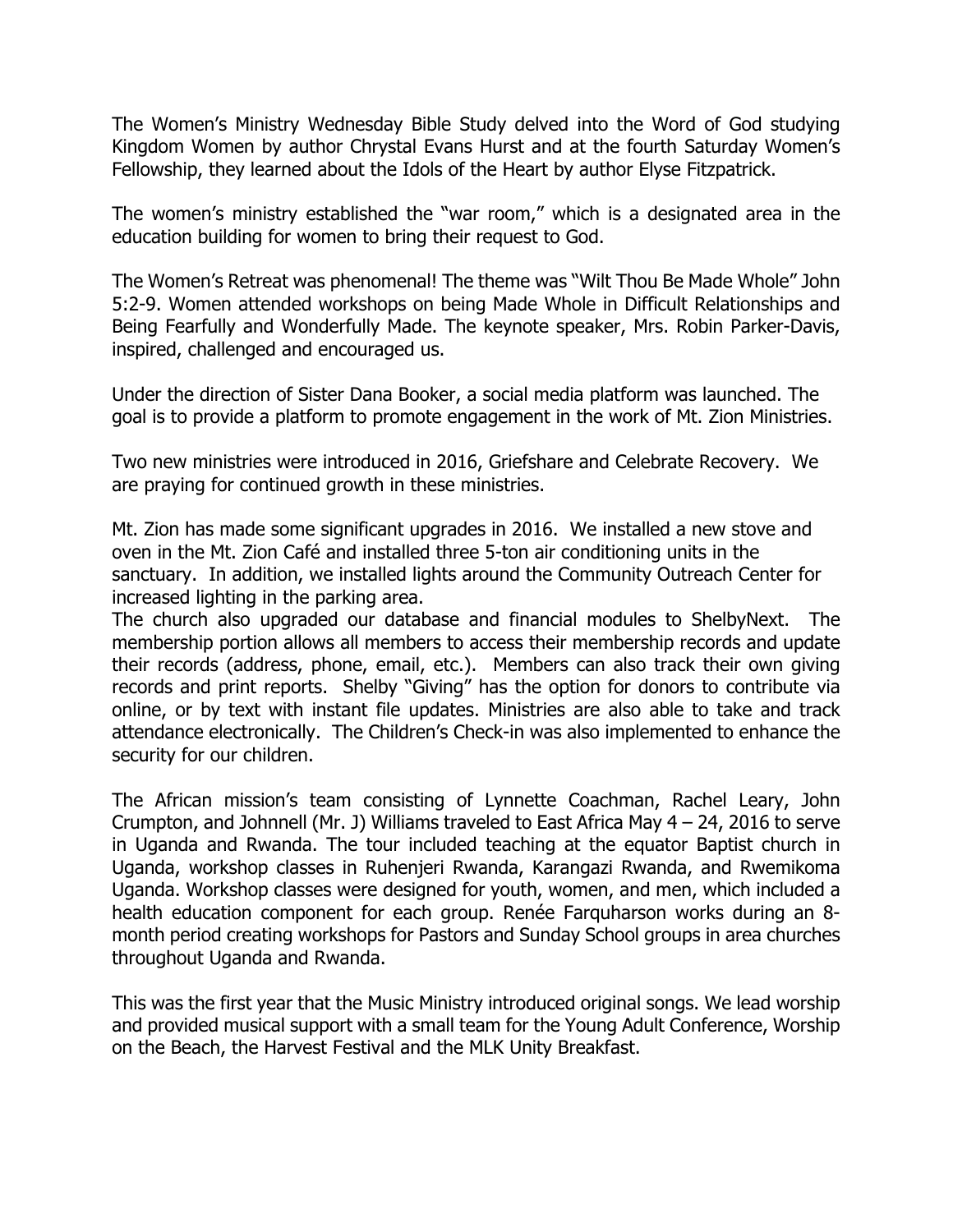2016 was the second year the choir led worship on Resurrection Sunday at the beautiful Ontario Town Square for our Sunrise, 8am and 10am Resurrection services. We look forward to doing it again in future years.

We had two concerts this year featuring the Mt. Zion Choir and the Mt. Zion Male Chorus. The Male Chorus concert included six other local churches.

The Mt. Zion Christian Pre-School had 19 students enrolled and 5 graduates in 2016.

Mt. Zion closed 2016 with a unanimous vote on December 10 and 11, by the congregation to use a "dba" for our name. Mt. Zion's official name is Mt. Zion Church of Ontario (Mt. Zion Baptist Church of Ontario doing business as Mt. Zion Church of Ontario). Here are the key talking points we used in this process:

- 1. Maintaining a denominational name is not a biblical mandate.
- 2. We desire to eliminate barriers that keep people away.
- 3. Millennials do not connect with denominationalism, but a meaningful relationship with God.
- 4. Mt. Zion Baptist Church of Ontario dba (doing business as) Mt. Zion Church of Ontario.
	- a) A DBA allows an organization to operate under a name other than its legal name. A DBA also allows an organization to use another name interchangeably with its legal name.
		- For example, Mt. Zion Baptist Church of Ontario dba as Mt. Zion Church of Ontario are legally one and the same.
	- b) A DBA does not change the organization's operations in any way.
		- Articles of Incorporation, Constitution and By-laws and the process for amending them remain unchanged.
		- Contracts, real estate, financial agreements, etc. under the legal name and any entered into under the new (DBA name) are still owned by Mt. Zion Baptist Church of Ontario.
	- c) The process for a DBA is simple. The following steps outline the process.
		- File an application for DBA with San Bernardino County.
		- Publish notice of DBA name change in the local paper for four (4) weeks.
		- Notify the City of Ontario of DBA name change
		- Notify financial institutions of DBA name change
		- Change Marquee, letterhead, business cards, etc.
- 5. Safeguards that protect Mt. Zion from wandering away from her doctrinal roots.
	- The Mt. Zion Bylaws and Constitution protects Mt. Zion from wandering away.
	- The Mt. Zion Statement of Faith is included in the Mt. Zion Constitution and Bylaws.
- 6. Retaining the name "Mt. Zion" keeps us connected to the rich history of Mt. Zion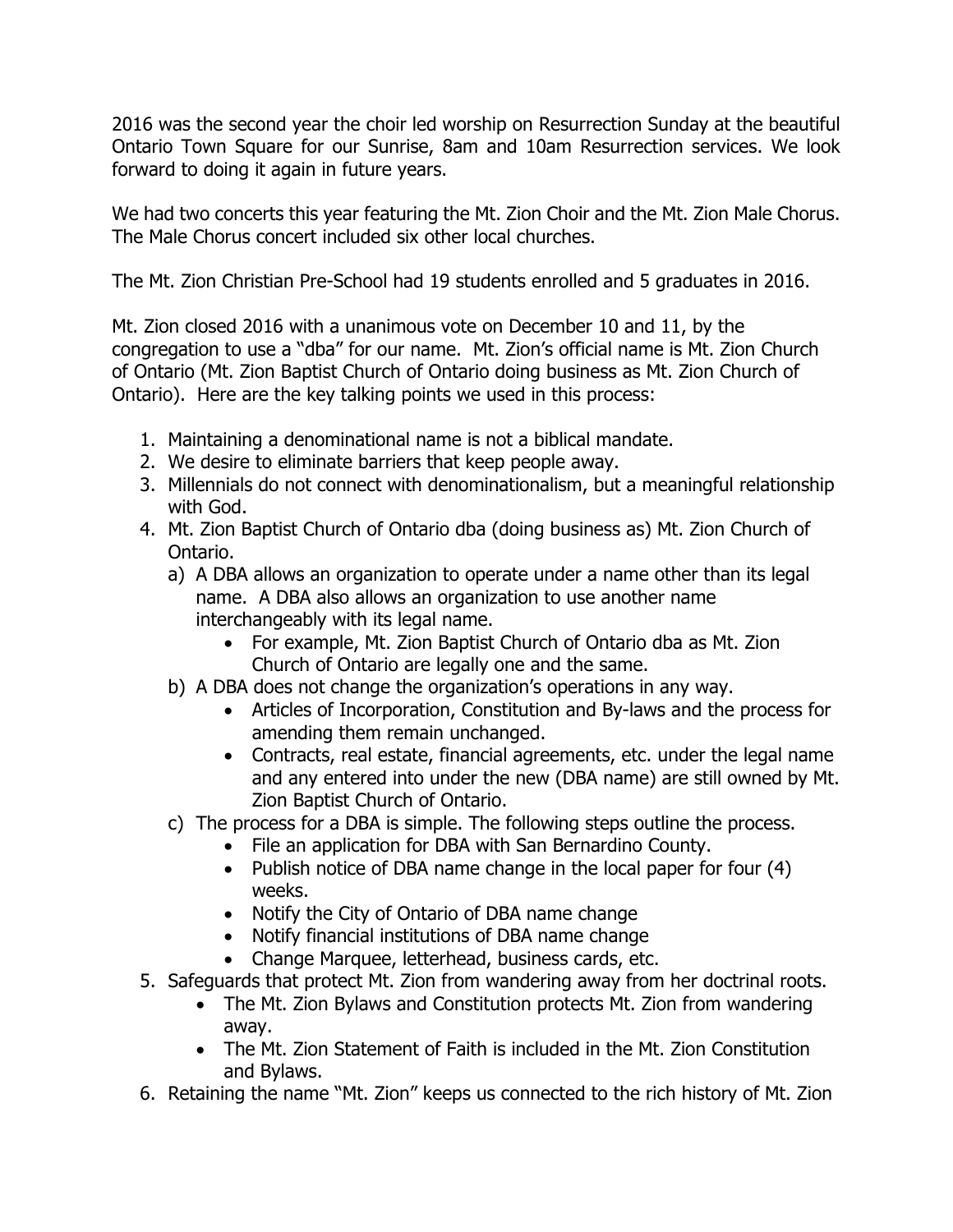We adjusted our name to better positon future leaders of Mt. Zion to reach people for Christ. With this in mind, Mt. Zion remains unapologetically a Baptist church in which we hold to the supremacy of the Bible as the final authority for our faith and practices. We hold to a regenerate church membership, baptism by immersion, the autonomy of the local church, separation of church and state, religious freedom, and the priesthood of the believer. Moreover, our statement of faith remains the same (available in New Members orientation and upon request).

With such a huge change, we knew God's presence and power was with us, and we had "plenty reason" to worship and praise God during our annual New Year's Eve Service. Mt. Zion is a blessed church. God's hand of favor remains upon Mt. Zion.

## 2017 MINISTRY HIGHLIGHTS

As is our norm, we literally started the year in praise and prayer (at the end of the New Year's Eve celebration, praise and pray when the clock strikes 12am.

The Pre Day of Prayer Meeting was on Monday, January 9 with over 50 members in attendance. The Day of Prayer was on Saturday, January 14 in conjunction with the Annual Leadership Seminar. Joining leaders and prayer is an intentional action to fulfill our strategic goal to build an army of prayer warriors.

The Night of Prayer was on Friday, June 2, with 71 members in attendance. Our focus was on "Being Persistent in Prayer" (Matt. 7:7-8).

In keeping with the 2017 National Black History Theme of education, Mt. Zion celebrated Black History on February 26, 2017 with an original play written by Deacon Dean Myles titled "A Black History Play". The play told the story of Harriet Tubman, the Buffalo Soldiers, and Madame C.J. Walker's accomplishments.

Ralph Sutherland, a WWII veteran, gave us a firsthand account of how it was to serve in the United States Army during a time when segregation was the norm.

Rachel Hilliard, President of the San Diego Chapter of the Buffalo Soldiers, gave an outstanding portrayal of Cathay William, otherwise known as William Cathay, the first African American women to enlist in the United States Army in 1866 – 1868. Dinner was served before the program with over 300 in attendance.

The Usher Board held its  $13<sup>th</sup>$  Usher Program in March. The quest speaker was Pastor Raymond Turner of Temple MBC, San Bernardino, CA with over 300 in attendance. One new usher was installed.

For the third year, we held our Resurrection Services at the beautiful Ontario Town Square (6:00 am, 8:00 am, and 10:00 am). We celebrated the resurrection of our Lord with over 1,600 in attendance. Each year we see an increased number of community members in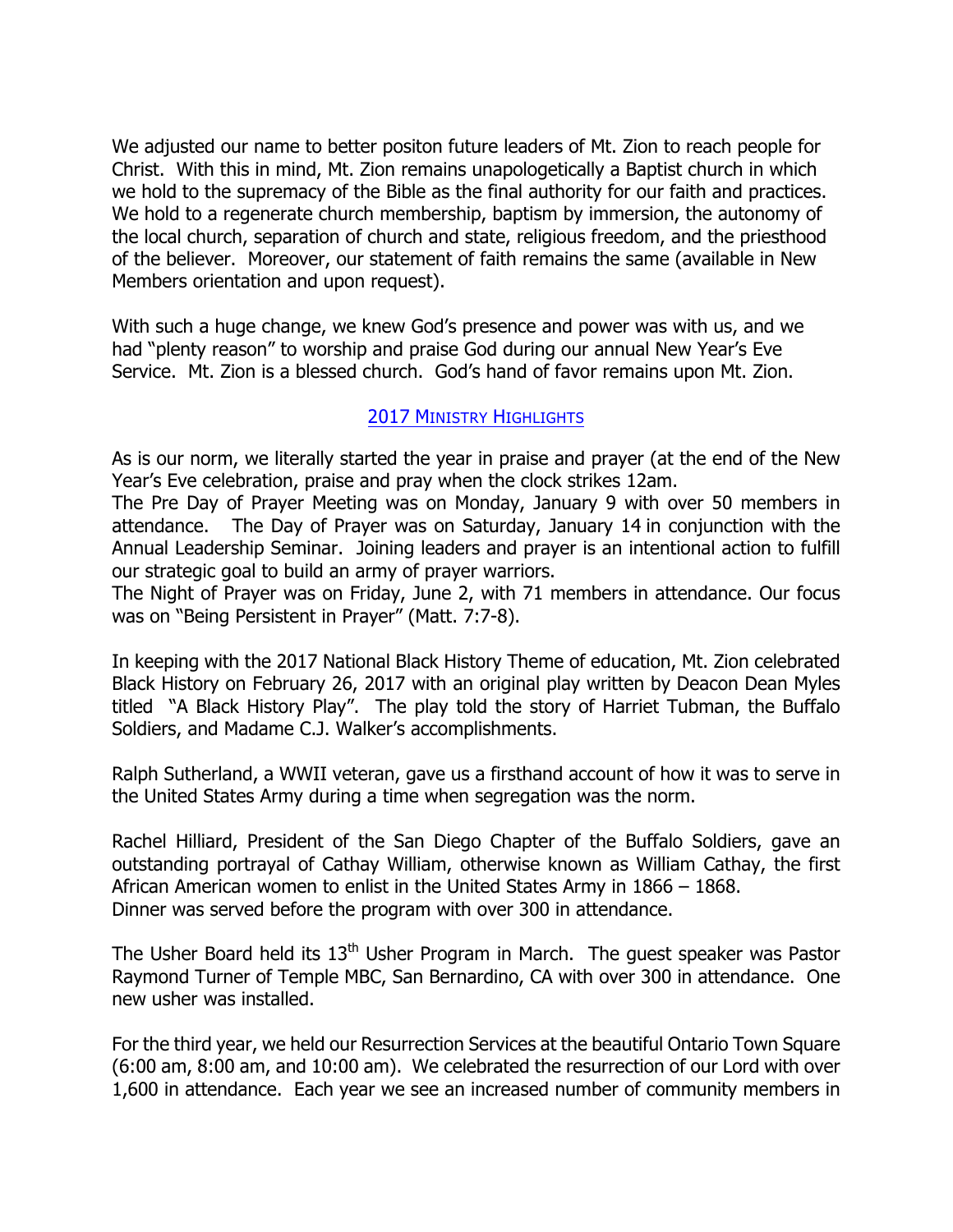attendance. Hosting an annual Sunrise Service and "Easter Services" is an intentional effort by Mt. Zion to add pleasant surprise to the community members, and visitors to our City.

Our Graduation Program was another success. We had 43 graduates, which included 15 college graduates, 9 high school graduates, 7 middle school promotions, 7 elementary promotions, 2 kindergarten promotions, and 3 pre-school promotions. Dr. Jordan, and Dr. Fhanysha Gaddis gave encouraging words, and McDonald's Restaurant franchise owner, Reginald Webb, gave the keynote address. Senator Connie Leyva gave special commendations from the California State Senate to our graduates.

The 2017 Vacation Bible School "Glow for Jesus! Let Your Light Shine" was a great success. Using a day camp format, children entering Kindergarten through sixth grade were able to experience Matthew 5:16 for five fun-filled days. Each day began with morning exercise, followed by our VBS program. The children and workers were served a delicious lunch each day. The afternoon sessions included Black History, STEM, Acting/Film Production, Cooking, Career Development & Bible Drill activities. On Thursday, June 29, the children were able to go on a field trip to Jesse Turner Aquatic Park in Fontana, California. We had an average attendance of 69 participants each day, and every child heard the ABC's of Salvation. Our prayer was for God to save non-Christians and help Christians "Glow" for Him in a brighter way. We are grateful for the 31 VBS staff members who gave their time and talents to expand God's kingdom with the beautiful children He entrusted into our care.

The 2017 Mississippi Connecting People to Jesus mission's trip was a great success. We collaborated with 16 churches (6 from California, 1 from Florida, and 9 from Mississippi). Vacation Bible School was held at seven different churches throughout Holmes County, and at Leawood apartments in Lexington. The total daily average attendance for VBS at the eight locations was 205 people. Twenty-two children prayed the prayer of salvation at Leawood apartments.

The Youth and young adult development ministry (R.I.S.E.) was held during the day at the historic St. Paul C.O.G.I.C. in Lexington with a record attendance of 33 youth.

The Senior outreach team reached out to 35 seniors in their homes and in a senior complex clubhouse. The team discussed heathy eating, diabetes, heart disease, prostate cancer, high blood pressure, and the team did a meaningful bible study. The team also discussed their senior's expensive electric bill and offered to help them get into special programs for low-income seniors. Praise the Lord.

Urban Ministries Inc. (UMI) donated VBS curriculum for 500 VBS students. The Lockman Foundation also donated 500 New American Standard Bibles for distribution.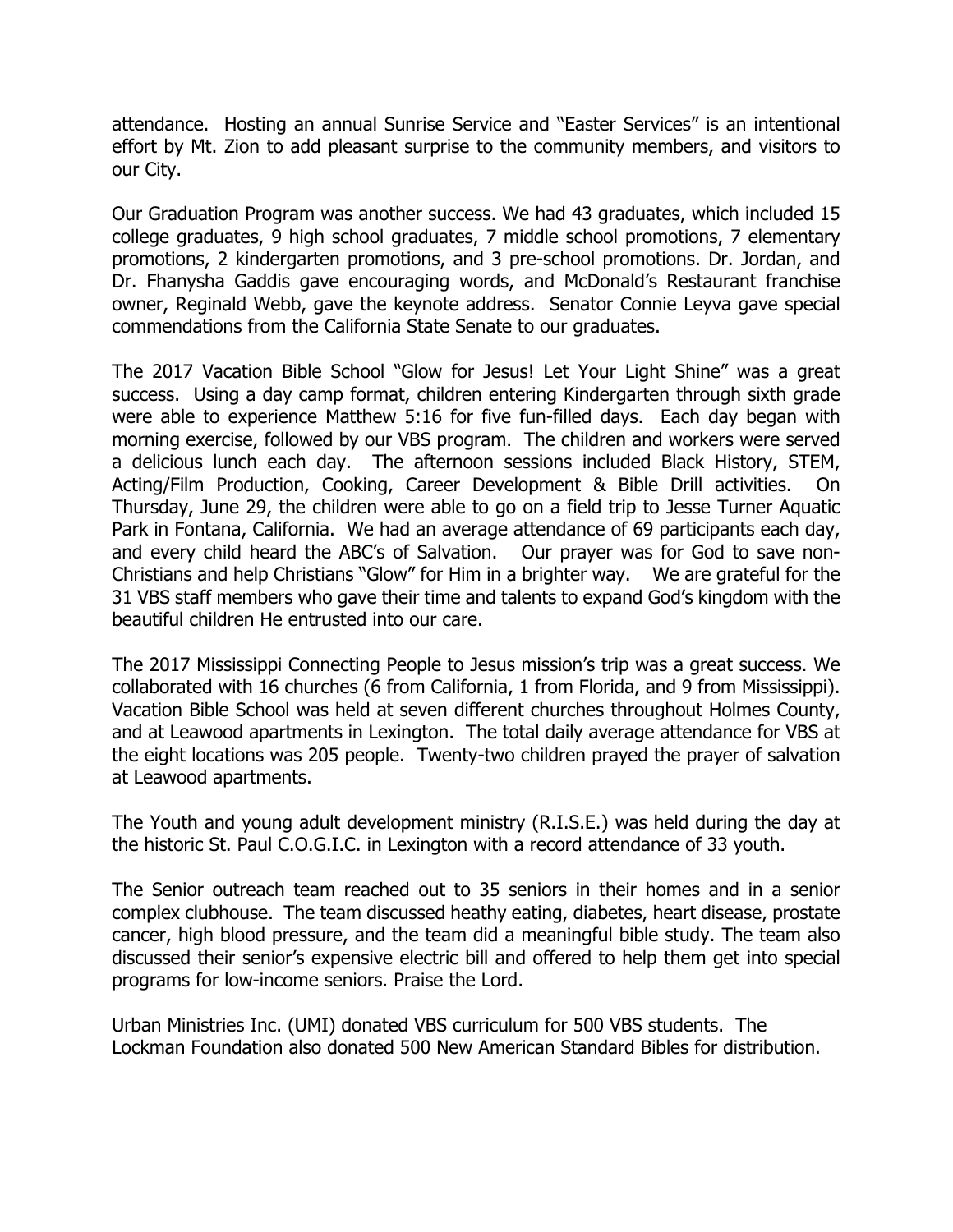The Basketball Tournament was held with a high attendance of over 200 people. On the first night, at least 20 people prayed the prayer of salvation. On the rest of the nights at least 10 people prayed the prayer of salvation for the first time (decisions for Christ during the week was at least 52 people).

Gospel artist Ruth Davis ministered during the Thursday evening concert along with the choir from Good Hope Baptist Church in Milestone. During the concert God blessed us with the resources to give away: Two 48" smart TV's, nine tablets, two Barbeque grills with a bag of charcoal, two scientific calculators (for two High School freshmen), three sport watches, one basketball, one CD player, two \$25 gift cards and two cards to buy applications on smart devices.

Through our host Pastor, Eddie Carthan, Bishop William Matthews (Head of International Mission for the Church of God in Christ) invited our team to lodge at Saints Academy (a 500-acre facility with a school and dorms). Our 33-member team residing at Saints Academy made us more efficient and built a much stronger team. St. Paul C.O.G.I.C, which is next door to the dorms, opened their kitchen for our cook team to prepare breakfast each morning, and they opened their gym for our team to exercise. Praise Him!

The Mt. Zion Marketing and AV Team – was a part of the team that put much thought and planning into upgrading our sanctuary and education building with new technology. We also provided auxiliary sound for our increasingly creative events, such as Easter, Harvest Festival, outdoor movie events, indoor concerts and always Saturday & Sunday Services. The A/V ministry improved the streaming quality by moving equipment to an isolated location, and replaced aging equipment (see end of 2017 report for renovation details).

The Children's Ministry. In February 12, children participated in our annual Parent's Night Out, which is in conjunction with our Couples Dinner to celebrate Valentine's Day.

In March, 25 children participated in our Lock-in, which is an overnight fellowship for fifth and sixth graders, and includes breakfast and a prayer walk in the community.

During the Resurrection Sunday services, the Children's ministry gave out over 100 gift bags to members and guests.

Summer Day Camp Session (1) was great and one of the highlights for the twenty-nine children attending the camp was visiting Splash Kingdom.

Summer Camp Session (2) had thirty-five campers with the highlight at Knott's Berry Farm.

In 2017, the children's ministry collaborated with the VBS ministry to conduct a week long VBS in day camp format. Collaboration and Creativity for the glory of God. Praise Him!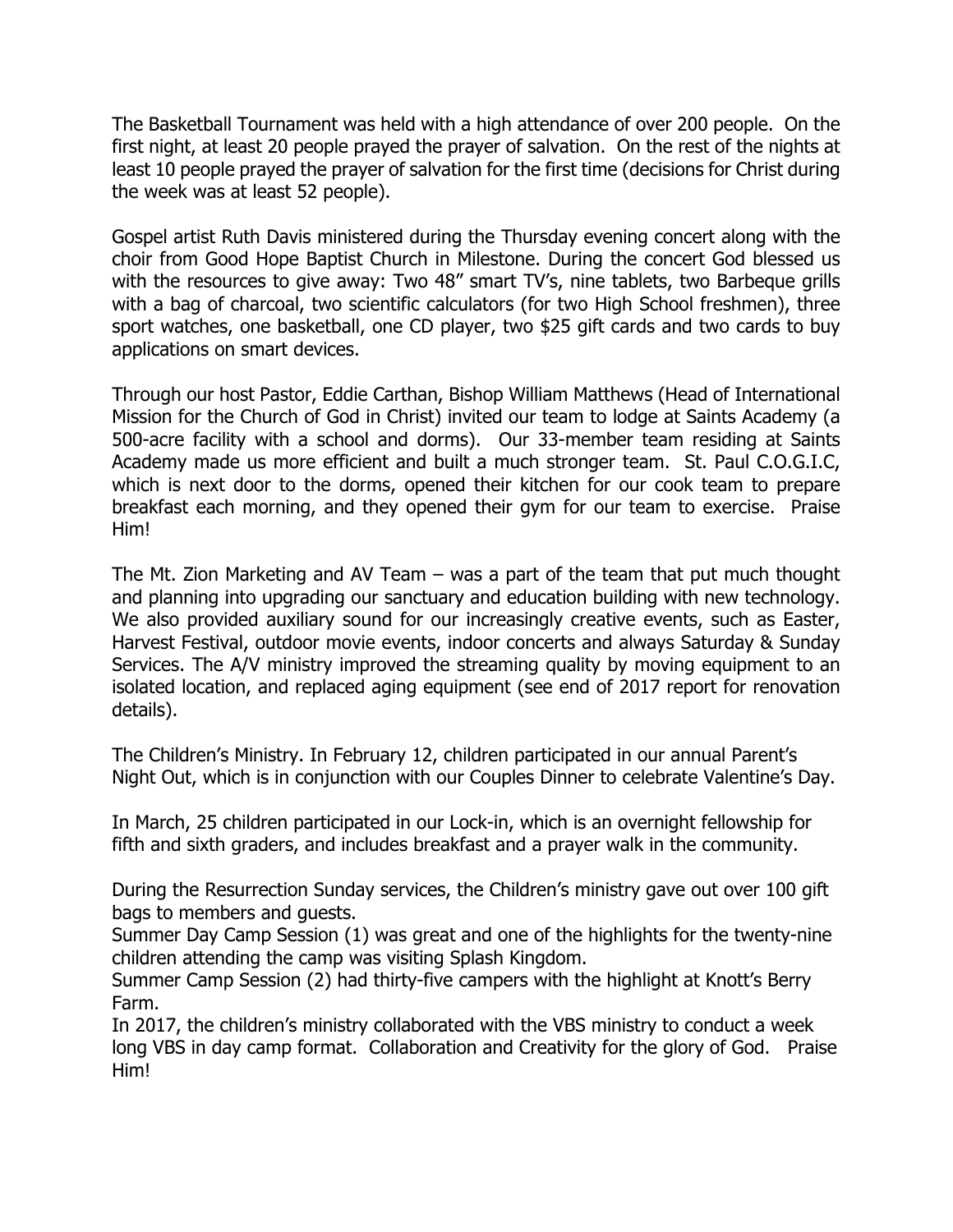In June, our Children's Choir (A Joyful Noise) débuted under the new leadership of Doreen Jeter in our Annual Mass choir summer concert.

The Children's Ministry received a generous grant from So. Cal Ministries to help offset summer camp fees for several children in the community around Mt. Zion.

The 10:30 a.m. Children's Church grew to an average of 35 children each Sunday

. Youth – Our youth continued to be very active in ministry this year. The Mt. Zion Youth served in several areas such as the Harvest Festival Outreach, Tchula missions, nursery workers, children's ministry helpers, praise dancers, ushers, choir members, Helping Hands, "Go" Sunday outreach, etc.

- Our Youth Teacher/Facilitators use creativity as they present curriculum to meets the unique needs of our youth.
- True Love Waits The internationally teenage sexual abstinence program kickedoff at Magic Mountain. For the third year, the Natomas High School Drum Corps, from Sacramento, under the direction of Floyd Kennedy, performed at the end of one of the Wednesday workshops, and the seven-week program culminated with the second TLW Battle Station Conference and Concert Ceremony.
- The Good Man Movement concluded its third session by awarding Blake English as Good Man of the Year during the Gala at the University of La Verne.
- Mr. J lead local middle and high school bible clubs January to May on school campuses each week.
- The Graduation program included eight High School Seniors with 100% college enrollment in the fall.
- Nine students participated during the four week Youth Performing Arts Workshop during the summer.
- Three students served as instructors during the VBS "Children's Television Acting Class."
- Two students traveled to Mississippi with the missions' team to perform various projects in Tchula and Lexington.

The HUB Young Adult ministry used impactful messages from the teaching series entitled "Distracted," to help  $18 - 35$  year olds stay focused in a world full of distractions.

In April, the Young Adult and Youth Ministry Directors hired an Assistant Director, Freddy Alfaro, to help address youth making the challenging transition to young adult ministry. Not only does Freddy provide an ethnic bridge to the Hispanic community, but also his ability to lead worship enhanced the Wednesday nights HUB ministry with a resultant increase in attendance and ethnic diversity.

The ministry also saw good community building efforts to help members become more active at Mt. Zion. Some of these included a mountain trip, game night, Angel's baseball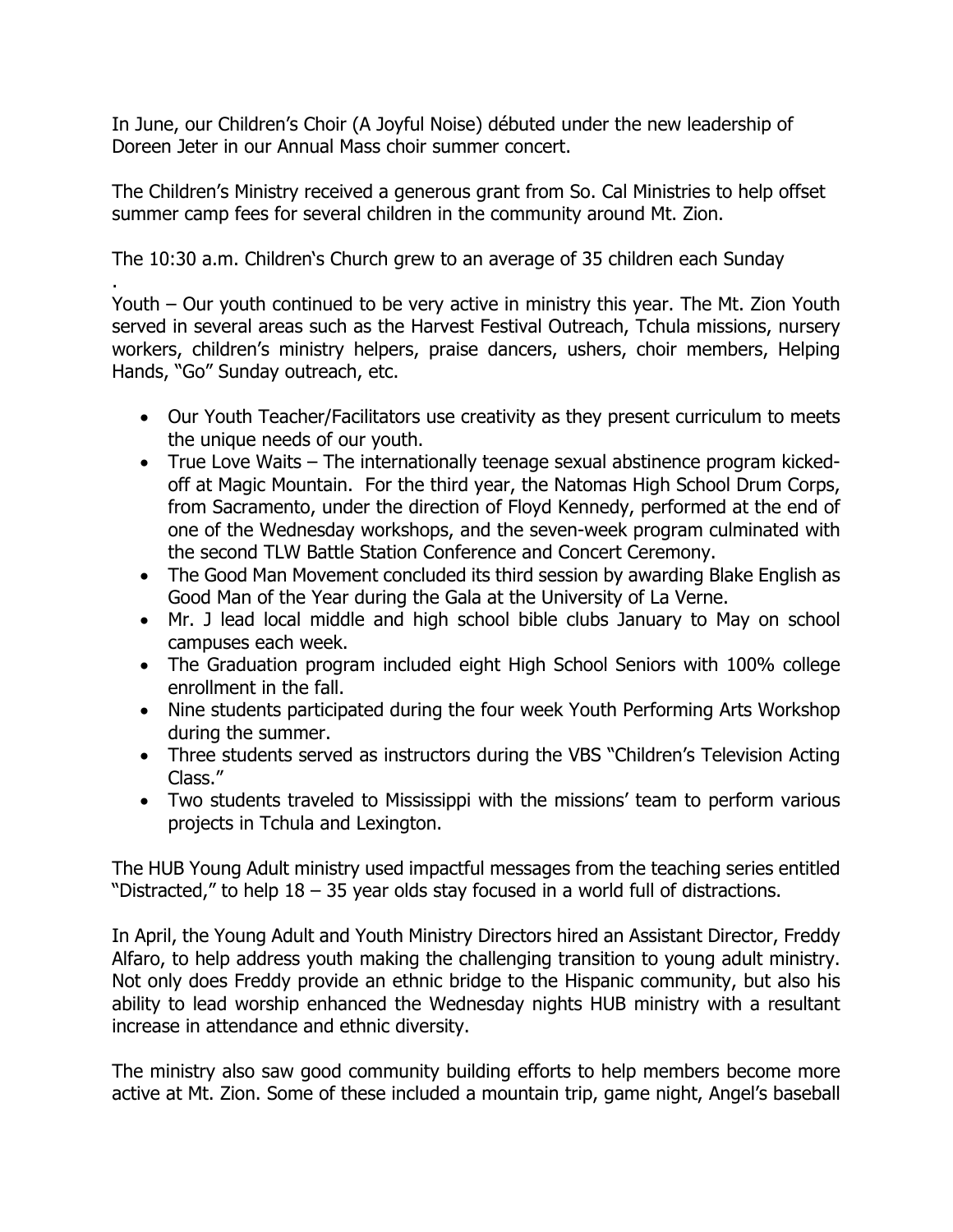game, Worship at the Beach, Starbucks fellowship for graduating class, and a luncheon for out-of-town college students.

The outreach ministry at Mt. SAC College, led by Pastor Wallace has proven fruitful as evidence by students making commitments to Christ during the weekly worship service held in the middle of the campus for all students.

The Deacons Ministry worked on updating the family ministry. They ministered to the Mt. Zion congregation through prayer and service. By June of 2017, they served Lord Supper to 26 members, assisted in baptizing 17 candidates and made 99 Hospital and home visits. The Deacons participated in the Men and Women's combined fellowship. The Deacons traveled with and assisted the pastor throughout the year.

The Deaconess Ministry continues to reach others for Christ by staying connected to the body of believers and others. They assisted the Deacons with baptisms and communion; consistently reached out to church families and others; and maximized their talents and gifts in various other ministries for kingdom building.

The Sunday School department continued to improve ways to involve teachers and workers. The Sunday School Council meet once a month to plan the work of the Sunday School Department, which resulted in significant improvements to the Sunday School. For instance, by gathering feedback for teachers and workers, the Council developed a meaningful format that includes all teachers and workers, and a day most teachers and workers can attend the Sunday School teachers and workers meetings. The result? The monthly attendance exceeds 50 teachers and workers. Another example is the development of a list of co-teachers who are prepared to teach at a moment's notice. One Sunday per quarter, these teachers are the "Batter Up" teacher. Hence, when a scheduled teacher has to work or has an emergency and cannot attend, every Sunday School class always have a trained and prepared teacher to present God's Word. Praise Him!

The Council made progress in establishing Outreach Leaders and Care Group Leaders in each adult class.

The Bible Teachers Directory, which contains a biographical sketch and photo of every person who teaches or leads a Bible Study at Mt. Zion, was completed in 2017.

Doing Life Together Groups are Bible Study groups either held on campus or hosted at a member's home. We had nine groups that met regularly by September 2107. The goal is for each group to meet all least twice per month, and the goal for the number of groups increased from 10 to 20 by the end of 2017.

The Nursing Home Ministry continued to provide room-to-room visitation at two Nursing Facilities in Pomona (Country Oaks and Park Avenue Healthcare).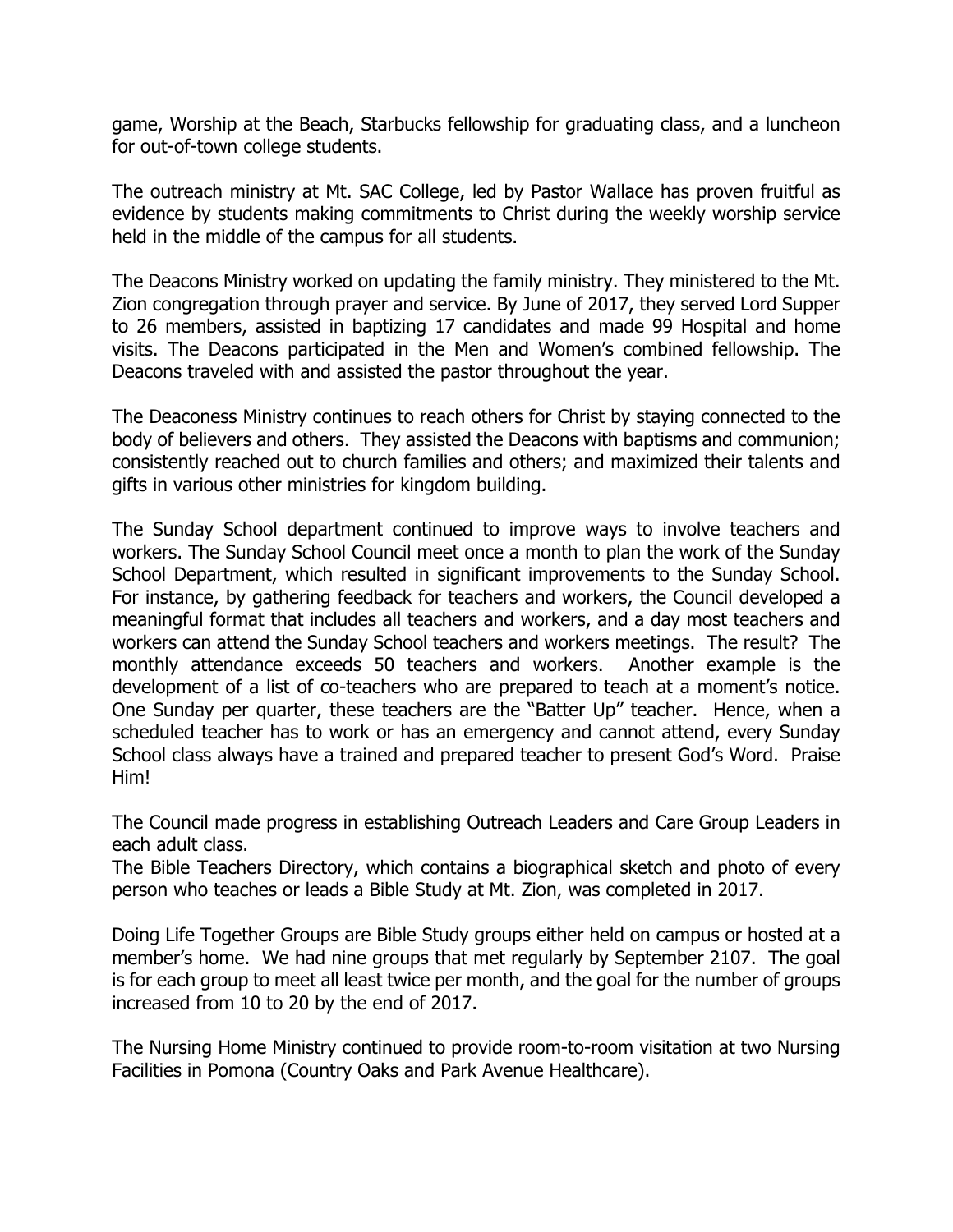The team conducted a Church Service at Upland Rehabilitation Center on the fourth Sunday of each month. The Nursing Home Ministry ministered to approximately 366 people during the first six months in 2017.

The Nurturers Ministry hosted the New Members luncheon on March 19, with 26 new members in attendance. Members were served lunch and given the opportunity to share something about themselves and their families. Pastor Kennedy and Pastor Young, and other Ministry Leaders were present to greet our new members. Each Ministry Leader had the opportunity to explain their function and invite the new members to be a part of a ministry. After the luncheon, the members had an invitation to attend the mid-year Holy Spirit Guidance Meeting held in the Video Café.

The Helping Hands Ministry provided approximately 3,089 meals to individuals in need during the first six months in 2017.

Helping Hands has an on-going partnership with San Bernardino County Emergency Food Assistance Program. Every month Helping Hands' volunteers pick up food in San Bernardino and distribute food at Friendship Missionary Baptist Church.

Through June of 2017, Helping Hands delivered 576 food bags to seniors residing in Ontario, CA.

In the month of April Helping Hands provided Resurrection Holiday food bags that feed 181 individuals.

During "Go Sunday" in May, 56 homeless bags were distributed.

The Music Ministry began the year with the Annual Male Chorus Concert. Seven local and distant churches joined us for a memorable evening of worship. The leadership team met together for a Music Ministry Retreat, in which they mapped out the rest of the year (concerts, church events, schedule, goals, and being a Christ-centered ministry).

The choir was featured at the Annual M. L. K. Unity Breakfast at the Double Tree Hotel and Suites. In the spring, the choir ministered at the Ontario Town Center Amphitheater for Resurrection Sunday services, and then ended the spring season with the Annual Evening of Worship, featuring our very own choir.

The experienced growth both spiritually and numerically. The renovated stage made it easier to utilize space and have more options for events, concerts, and to be more video friendly. We were so excited to introduce a new director for our Children's Choir. We were excited and a little sore that we lost some of our Youth as they graduated and went abroad for college. We added new members to our band and worship team. We are mentoring a few prospects for our children and youth band among many other exciting things.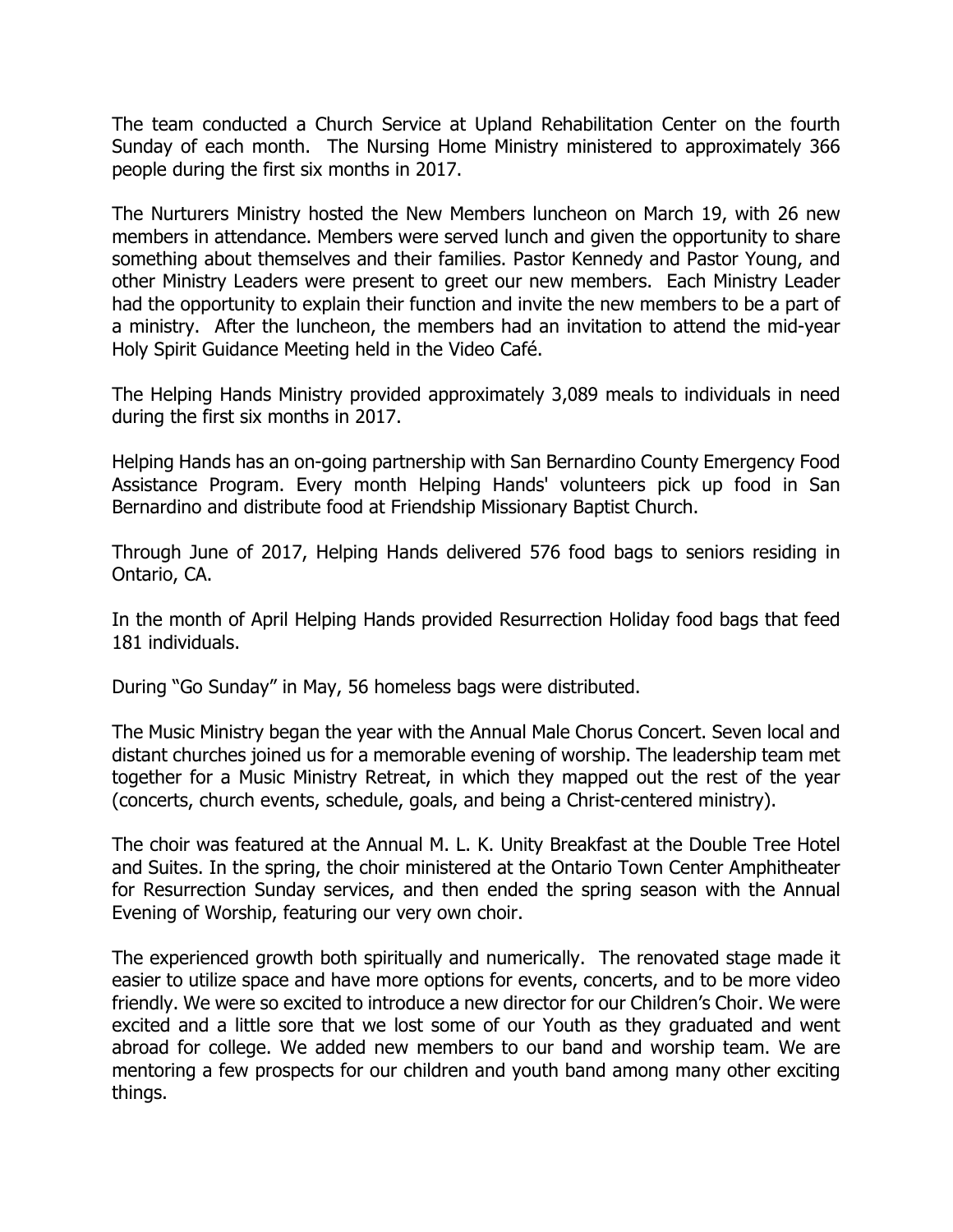The Administration Department added three part-time Staff members (Seniors Ministry Coordinator, Facility Maintenance Manager, and Young Adult/Youth Assistant Director) and five Independent Contractors (temporary Marketing Director, 2 temporary Facility Maintenance workers, Choir Director, and Praise Dance Coordinator).

In an effort to be good stewards over the California Avenue properties, Mt. Zion is undertaking several building renovations:

The Helping Hands building – the floors were replaced in the entire building, all ceiling were painted, base boards were installed on the walls, new bathroom fixtures were installed, new interior doors were installed, and the gas line to the building was repaired. Girls/Women Baptism Room – Dressing room stalls were painted.

Boys/Men Baptism Room – The entire room was painted and all the stalls removed to make room for the Mt. Zion Studio/Recording room (60% complete in September 2017).

Education Building Upgrade – Instead of spending money for a huge local park experience for our  $95<sup>th</sup>$  anniversary, the Leaders of the church agreed that we should invest the money into installing monitors in all the classrooms throughout the education building to enhance the learning experience, and to possess overflow space as the congregating grows. All new monitors have a hard wire to the AV booth for live viewing of worship services from the sanctuary, movies, critical messages, etc. God reassured us that we made the right decision with an overflow crowd for our  $95<sup>th</sup>$  church anniversary celebration. Hallelujah!

Sanctuary Renovation - A group of talented, strong-willed men, who are members of Mt. Zion enjoyed spirited debate and planning sessions for the sanctuary renovation project. These bothers learned to put what they had into the hands of Jesus, and watched Jesus produced an outcome far beyond any one brother. Praise Him!

In Phase one, the team had several stage risers, and two chandeliers removed, and all the remaining chandeliers raised in the seating area to accommodate proper viewing of the stage area. To enhance safety, the team raised the stage/pulpit where they removed a riser. They removed the old carpet and installed new carpet. They painted the walls black, for better contrast and to eliminate unnecessary distractions, they built and hung large screens, and upgraded the video projectors for improved visual programing. They also enhanced the lighting for video recording. The team installed a wireless microphone system to remove several trip hazards; they updated plugs around the stage area, and installed an A/V rack for better organization of equipment.

As of September 2017, phase one was completed.

Phase 2, which includes improved lighting and other A/V related improvements throughout the sanctuary, will begin in 2017. The team also plans to start Phase 3 in 2017, which includes the ceiling treatment, painting walls, and installing new carpet.